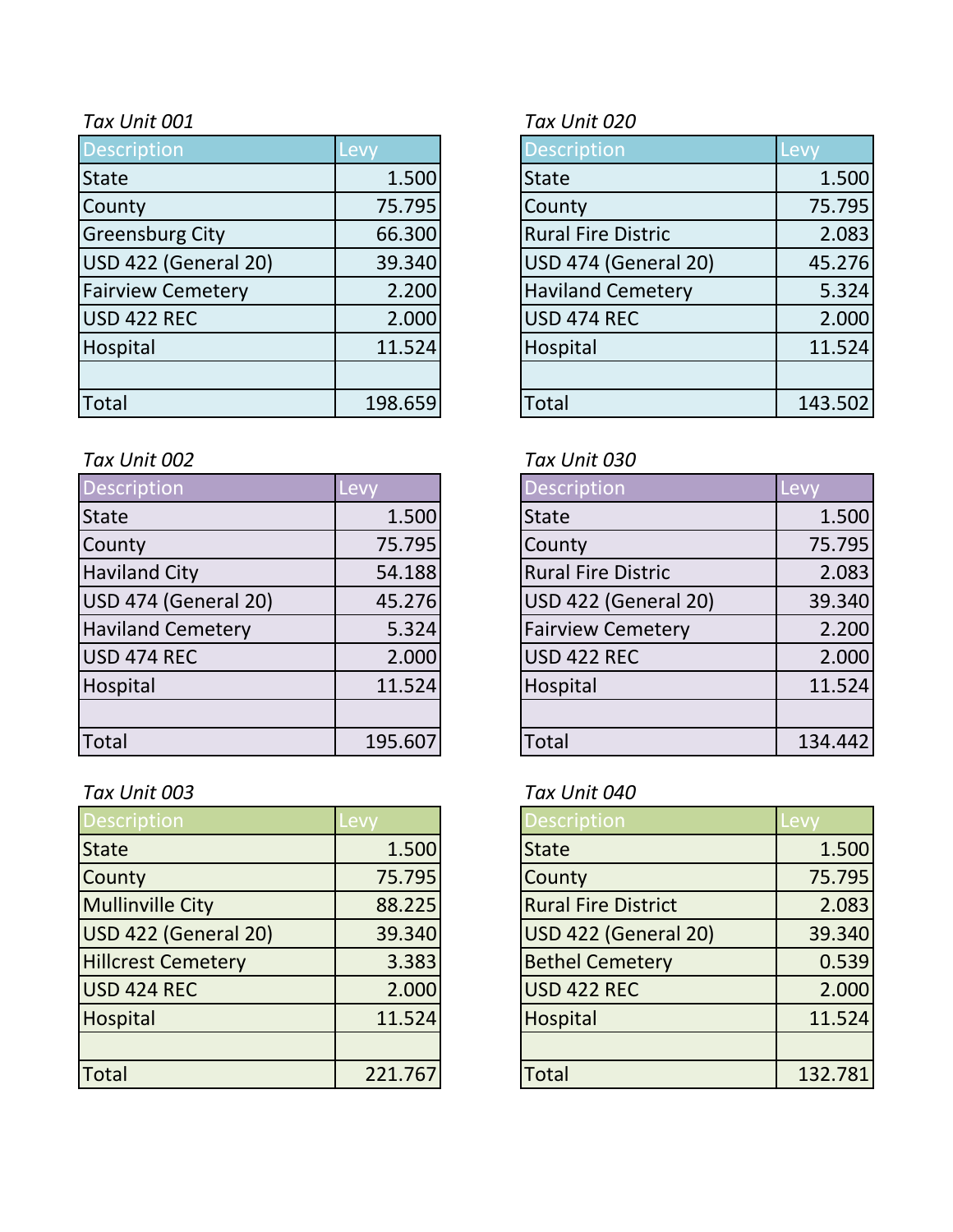| Description                | Levy    | <b>Description</b>         | Levy    |
|----------------------------|---------|----------------------------|---------|
| <b>State</b>               | 1.500   | <b>State</b>               | 1.500   |
| County                     | 75.795  | County                     | 75.795  |
| <b>Rural Fire District</b> | 2.083   | <b>Rural Fire District</b> | 2.083   |
| USD 422 (General 20)       | 39.340  | USD 422 (General 20)       | 39.340  |
| <b>Bethel Cemetery</b>     | 0.539   | <b>Haviland Cemetery</b>   | 5.324   |
| USD 422 REC                | 2.000   | <b>USD 422 REC</b>         | 2.000   |
| Hospital                   | 11.524  | Hospital                   | 11.524  |
|                            |         |                            |         |
| Total                      | 132.781 | <b>Total</b>               | 137.566 |

# *Tax Unit 060 Tax Unit 090*

| Description                | Levy    | <b>Description</b>         | Levy    |
|----------------------------|---------|----------------------------|---------|
| <b>State</b>               | 1.500   | <b>State</b>               | 1.500   |
| County                     | 75.795  | County                     | 75.795  |
| <b>Rural Fire District</b> | 2.083   | <b>Rural Fire District</b> | 2.083   |
| USD 422 (General 20)       | 39.340  | USD 474 (General 20)       | 45.276  |
| <b>Hillcrest Cemetery</b>  | 3.383   | Soldier Creek Cemetery     | 0.000   |
| USD 422 REC                | 2.000   | <b>USD 474 REC</b>         | 2.000   |
| Hospital                   | 11.524  | Hospital                   | 11.524  |
|                            |         |                            |         |
| <b>Total</b>               | 135.625 | Total                      | 138.178 |

# *Tax Unit 070 Tax Unit 100*

| <b>Description</b>         | .evv    | <b>Description</b>         | -evy    |
|----------------------------|---------|----------------------------|---------|
| <b>State</b>               | 1.500   | <b>State</b>               | 1.500   |
| County                     | 75.795  | County                     | 75.795  |
| <b>Rural Fire District</b> | 2.083   | <b>Rural Fire District</b> | 2.083   |
| USD 422 (General 20)       | 39.340  | USD 422 (General 20)       | 39.340  |
| <b>Hillcrest Cemetery</b>  | 3.383   | <b>No Cemetery</b>         | 0.000   |
| USD 422 REC                | 2.000   | USD 422 REC                | 2.000   |
| Hospital                   | 11.524  | Hospital                   | 11.524  |
|                            |         |                            |         |
| <b>Total</b>               | 135.625 | <b>Total</b>               | 132.242 |

# *Tax Unit 050 Tax Unit 080*

| <b>Description</b>          | Levy    |
|-----------------------------|---------|
| <b>State</b>                | 1.500   |
| County                      | 75.795  |
| <b>Rural Fire District</b>  | 2.083   |
| <b>USD 422 (General 20)</b> | 39.340  |
| <b>Haviland Cemetery</b>    | 5.324   |
| <b>USD 422 REC</b>          | 2.000   |
| Hospital                    | 11.524  |
|                             |         |
| otal <sup>-</sup>           | 137.566 |

| <b>Description</b>            | <b>Lev</b> |
|-------------------------------|------------|
| <b>State</b>                  | 1.500      |
| County                        | 75.795     |
| <b>Rural Fire District</b>    | 2.083      |
| <b>USD 474 (General 20)</b>   | 45.276     |
| <b>Soldier Creek Cemetery</b> | 0.000      |
| <b>USD 474 REC</b>            | 2.000      |
| Hospital                      | 11.524     |
|                               |            |
| Total                         | 138.178    |

| <b>Description</b>         | Levy    |
|----------------------------|---------|
| <b>State</b>               | 1.500   |
| County                     | 75.795  |
| <b>Rural Fire District</b> | 2.083   |
| USD 422 (General 20)       | 39.340  |
| <b>No Cemetery</b>         | 0.000   |
| <b>USD 422 REC</b>         | 2.000   |
| Hospital                   | 11.524  |
|                            |         |
| Total                      | 132.242 |